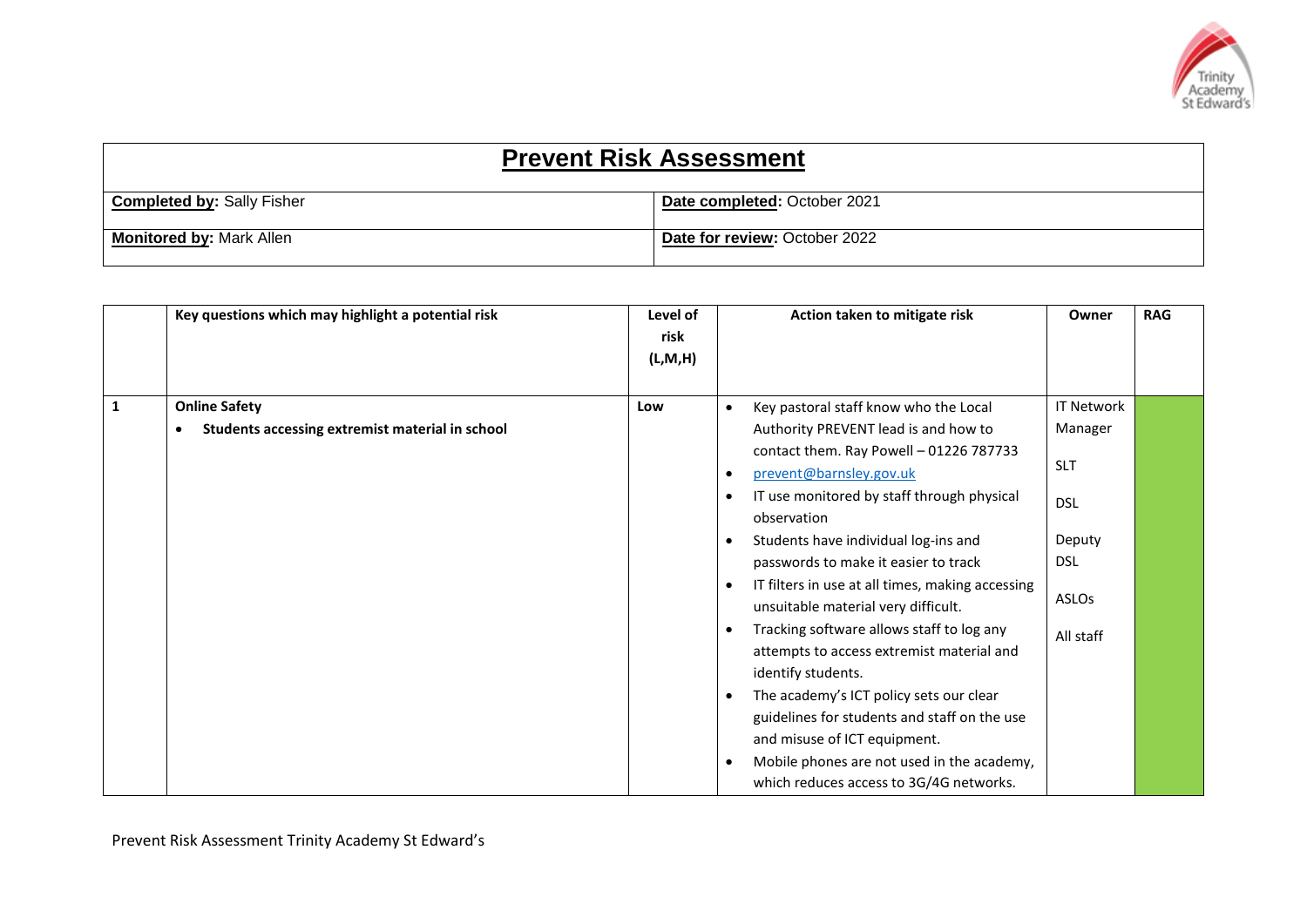

| $\mathbf{2}$ | <b>Online Safety</b><br>Students accessing extremist material outside school                 | <b>Medium</b> | $\bullet$<br>$\bullet$<br>٠                                                | Assemblies to focus on the dangers of<br>extremism, educating students about the<br>risks and what to do if they find or are<br>encouraged to access extremist material.<br>E-safety information provided to all students<br>on a regular basis.<br>Parent seminars delivered to update them<br>on keeping their child safe online.                                                                                                                                                                                                                                                                                                                                                                                                      | <b>SLT</b><br><b>DSL</b><br>Deputy<br><b>DSL</b><br><b>SLOs</b>           |  |
|--------------|----------------------------------------------------------------------------------------------|---------------|----------------------------------------------------------------------------|------------------------------------------------------------------------------------------------------------------------------------------------------------------------------------------------------------------------------------------------------------------------------------------------------------------------------------------------------------------------------------------------------------------------------------------------------------------------------------------------------------------------------------------------------------------------------------------------------------------------------------------------------------------------------------------------------------------------------------------|---------------------------------------------------------------------------|--|
|              |                                                                                              |               | ٠<br>$\bullet$                                                             | Police to deliver Online Safety Assembly.<br>Information brought to the attention of staff<br>is acted upon immediately and dealt with by<br>the DSL and pastoral team.                                                                                                                                                                                                                                                                                                                                                                                                                                                                                                                                                                  | CoG<br>Police                                                             |  |
| 3            | Curriculum<br>Students expressing extreme views or encouraging others to<br>behave extremely | Low           | $\bullet$<br>$\bullet$<br>$\bullet$<br>$\bullet$<br>$\bullet$<br>$\bullet$ | Assemblies and form time (Votes for schools)<br>to encourage students to be confident and<br>resilient with making positive choices around<br>personal safety and that of others<br>Votes for Schools is delivered as a form time<br>activity where students investigate, explore<br>and vote on sensitive topics in a controlled<br>and respectful manner<br>SMSC runs through the whole curriculum<br>RS provides a safe space for discussing<br>differing opinions and beliefs in a respectful<br>manner<br>Critical thinking skills and building resilience<br>against negative influences and stereotypical<br>media portraits<br>Pastoral system understood by all students<br>and they are confident to disclose to key<br>staff. | <b>SLT</b><br><b>DSL</b><br>Deputy<br><b>DSL</b><br>Staff<br><b>ASLOs</b> |  |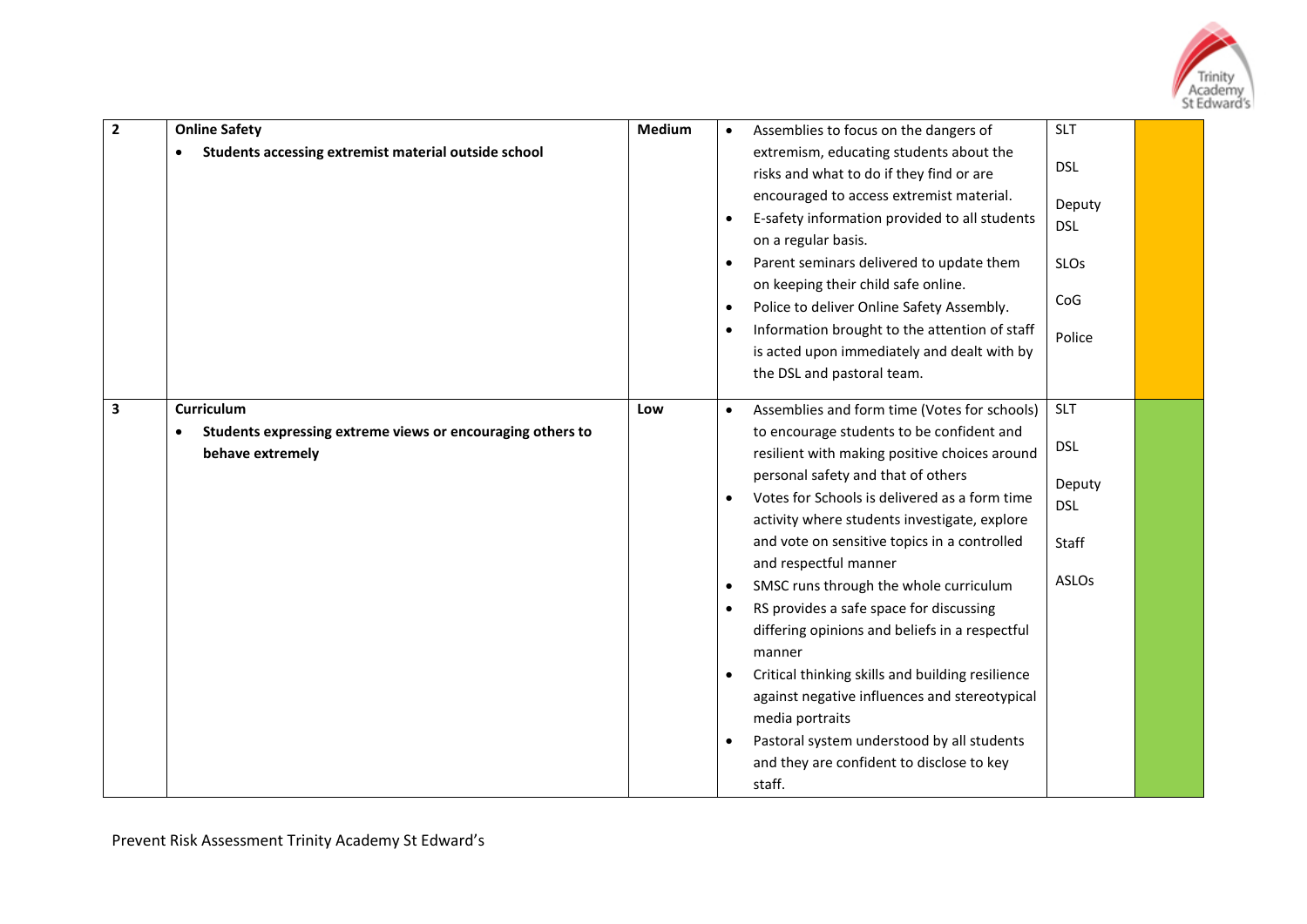

|   |                                                                                  |     | Staff aware of PREVENT and dangers of<br>$\bullet$<br>extremism and report it.<br>Staff know who to refer to e.g. Ray Powell<br>$\bullet$<br>and MASH should they have any concerns.<br>All referrals to be fully completed with<br>factual information.                                                                                                                                                                                                                                                                                                                                                                                     |
|---|----------------------------------------------------------------------------------|-----|----------------------------------------------------------------------------------------------------------------------------------------------------------------------------------------------------------------------------------------------------------------------------------------------------------------------------------------------------------------------------------------------------------------------------------------------------------------------------------------------------------------------------------------------------------------------------------------------------------------------------------------------|
| 4 | Leadership / Staff<br><b>Training</b>                                            |     | Staff to understand their duty under section<br>$\bullet$<br>26 of the Counter Terrorism Act to have<br>"due regard to the need to prevent people<br>from being drawn into terrorism"<br>PREVENT policy to be uploaded to CPOMS<br>$\bullet$<br>library for staff to easily access<br>DSL to attend regular Safeguarding Forums<br>$\bullet$<br>Further PREVENT training to be scheduled.<br>$\bullet$<br>Ray Powell to deliver to staff.<br>1 minute guide to be provided and updated<br>$\bullet$<br>Staff have already completed online training<br>$\bullet$<br>as part of their induction<br>Good links with the Police and Social care |
| 5 | <b>External Speakers</b><br>The school becoming associated with extremist groups | Low | External bookings and guest speakers are<br>$\bullet$<br>carefully checked to ensure that they are not<br><b>DSL</b><br>affiliated with extremism.<br>Policies in place to deal with staff, students<br>$\bullet$<br>Deputy<br>or visitors who express extremist or anti-<br><b>DSL</b><br>British sentiments.<br>All concerns are passed to the relevant<br><b>ASLOs</b><br>$\bullet$<br>agency e.g. PREVENT Officer, Police and<br>MASH if deemed necessary.                                                                                                                                                                               |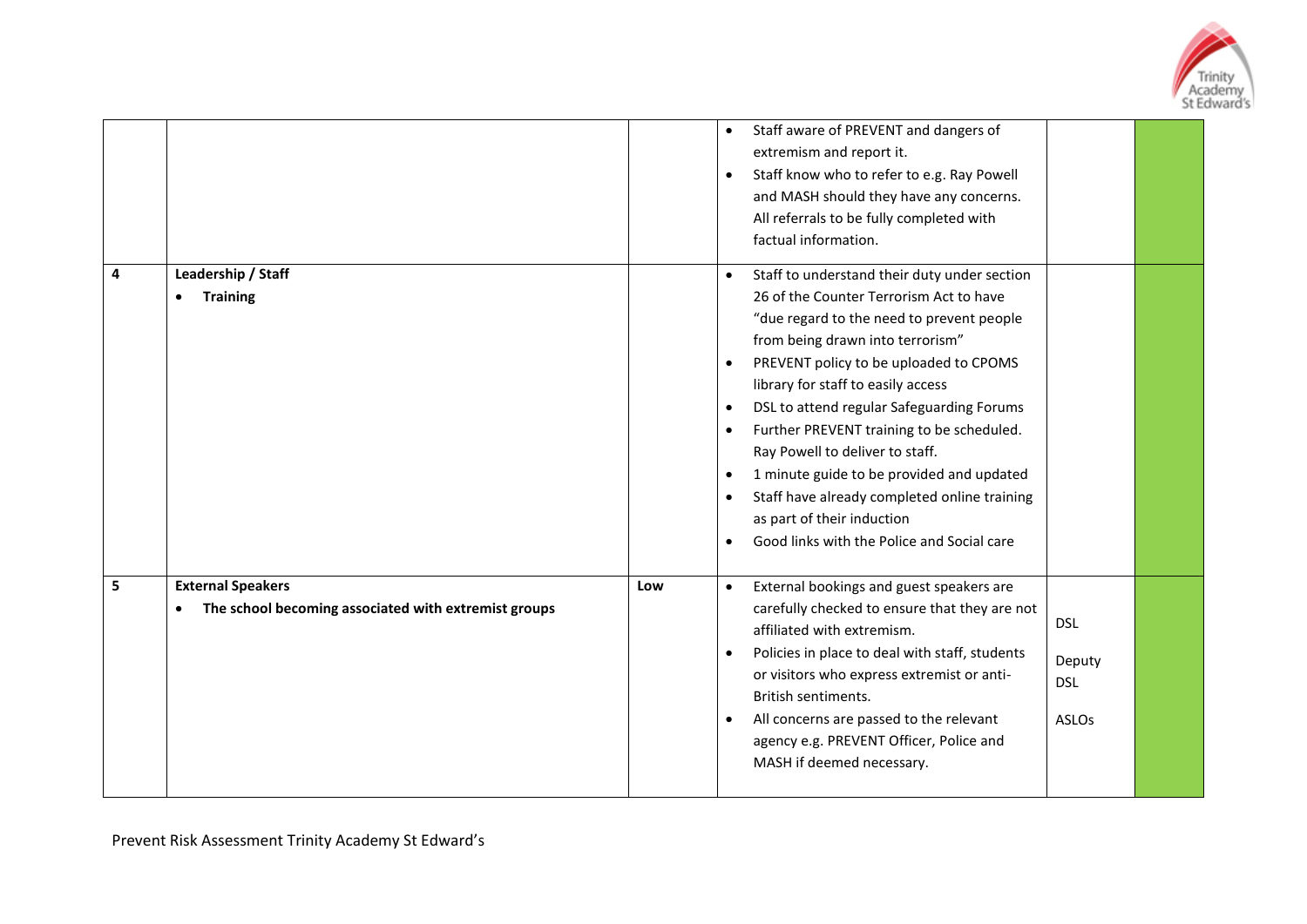

| 6 | COVID-19 | Low | <b>DSL</b><br>If Trinity Academy St Edward's has to close<br>$\bullet$                                                                                                                                                                                         |  |
|---|----------|-----|----------------------------------------------------------------------------------------------------------------------------------------------------------------------------------------------------------------------------------------------------------------|--|
|   |          |     | due to government restrictions / guidelines,<br>Deputy<br>vulnerable students and families are<br>DSL<br>supported<br>Website / helpline updates given to students<br>$\bullet$<br><b>ASLOs</b><br>and their families to help safeguard during<br>the lockdown |  |
|   |          |     | Home visits / telephone calls made by the<br>$\bullet$<br>DSL to "check in"<br>DSL / DDSL / ASLO to be aware of additional<br>$\bullet$<br>radicalisation risks and aware of the latest<br>COVID 19 information.                                               |  |

## **Key Actions:**

| <b>Action Point</b>                                                                                | <b>Timescale</b>                                                                            | <b>Staff Responsible</b>                    |
|----------------------------------------------------------------------------------------------------|---------------------------------------------------------------------------------------------|---------------------------------------------|
| Ensure ICT filters and policies protect<br>students, staff and visitors from<br>extremist material | Annually                                                                                    | <b>IT Network Manager</b>                   |
| Ensure students are aware of<br>dangers and what to do if they feel<br>at risk of radicalisation   | Assembly programme, ICT<br>curriculum, Form tutor and worship<br>programme updated annually | <b>Staff</b><br><b>DSL</b><br>Pastoral Team |
| Discuss students at risk of<br>radicalisation during safeguarding<br>meetings                      | Weekly                                                                                      | <b>DSL</b><br>Pastoral Team                 |
| Ensure staff are kept up to date with                                                              | At least annually and in addition DSL                                                       | <b>DSL</b>                                  |